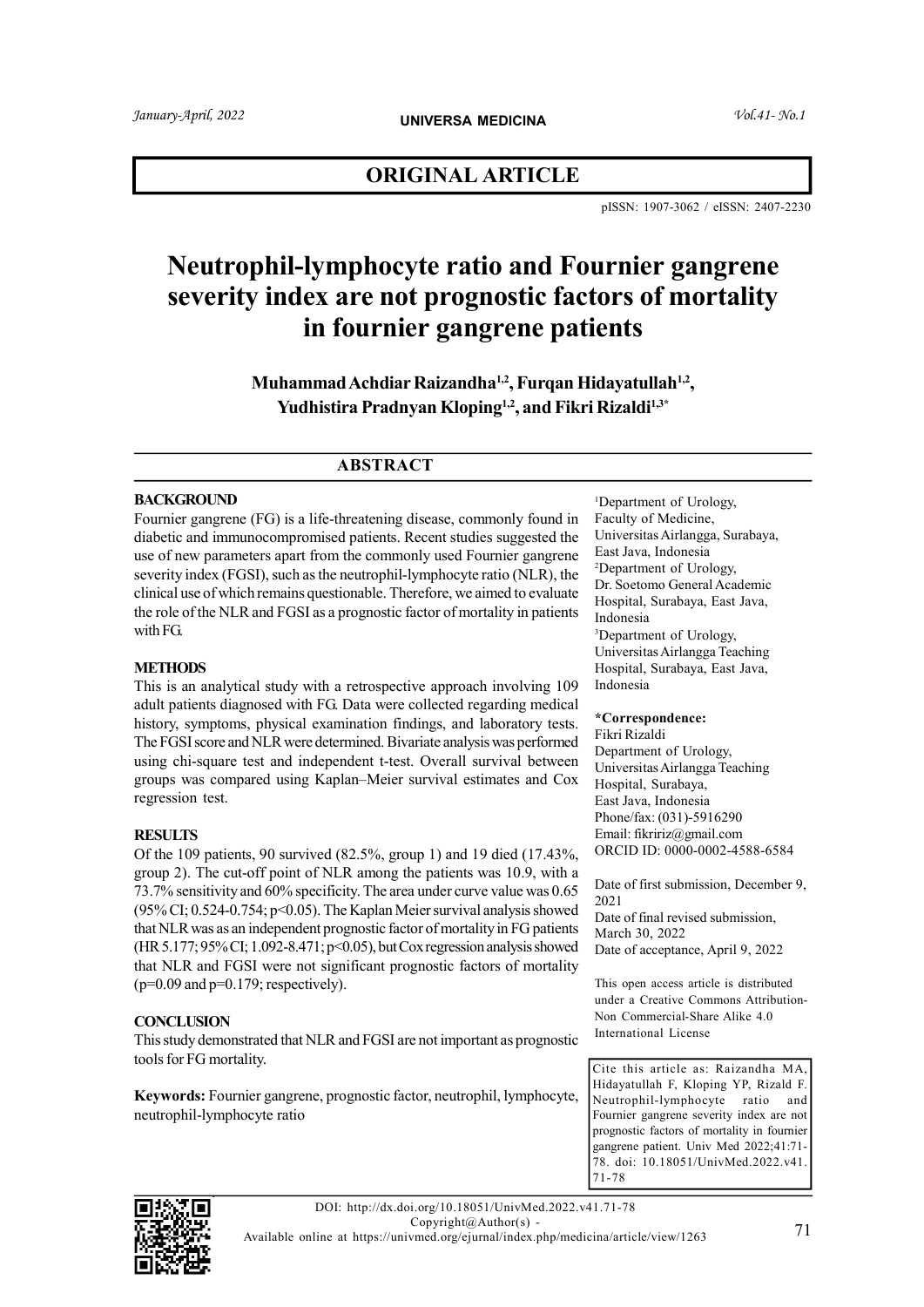# INTRODUCTION

Fournier gangrene (FG) is a rare type of necrotizing fasciitis that affects the perineal, genital, or anorectal region. It is characterized by widespread soft tissue necrosis and systemic toxicity of the superficial fascia and subcutaneous tissues.(1) Even though it is quite uncommon, constituting only 0.02% of all hospital admissions, it is considered a urological emergency as it has a high mortality rate, at 20 to 50% in most reported series.<sup> $(2,3)$ </sup> In recent years, the incidence of Fournier gangrene is increasing with the increase in diabetes prevalence and the number of immunocompromised patients due to various causes.(4) Previous studies have determined the possible risk factors for predicting the prognosis of Fournier gangrene patients, such as comorbidities, Fournier gangrene severity index (FGSI) score and disease severity. $(5-7)$ Parameters to determine the severity and prognosis of the disease have been suggested, one of which is the FGSI, commonly used to assess the severity of the disease by evaluating clinical and laboratory parameters, such as temperature, heart rate, respiratory rate, serum sodium, serum potassium, serum creatinine, serum bicarbonate, hematocrit and white blood cell count.(8) Since its introduction, the score has been validated by many studies, but its accuracy remains questionable.(9,10) Nevertheless, it is the only well-known tool to assess severity.(10) Recent findings have suggested simple and promising parameters by utilizing normal laboratory findings. There is an increasing interest in predicting the prognosis of the patients with a simple blood test since studies began suggesting a correlation between inflammatory status and disease prognosis. One of the most commonly used parameter is the neutrophil-lymphocyte ratio (NLR).(11) Findings regarding its potential use in predicting the prognosis of Fournier gangrene patients have been reported. A retrospective study showed that the FGSI scoring system was not associated with determining poor prognosis. However, high NLR and high platelet to

lymphocyte ratio (PLR) were associated with predictors of mortality in patients with Fournier's gangrene.<sup>(10)</sup> In contrast, another retrospective observational analytical study of patients diagnosed with Fournier fasciitis (FF) showed that FF severity, as measured by NLR and PLR, does not correspond to the severity measured by the FGSI.(12) Other studies utilized the NLR cutoffvalues of 13.71 (sensitivity 83.3% and specificity  $86.6\%$ )<sup>(13)</sup> and 8 (sensitivity 72.2%, specificity of 52.3%), respectively.<sup> $(14)$ </sup> The present study included FGSI in the analysis of NLR as mortality predictors. Therefore, the aim of this study was to determine the role of NLR and FGSI as prognostic factors of mortality in patients with FG.

#### **METHODS**

# Research design

This was an analytical study with a prospective approach utilizing secondary data taken from the medical records of Dr. Soetomo General-Academic Hospital from January 2012 to November 2020.

#### Research subjects

Fournier gangrene was defined as an acute necrotic infection involving the scrotum, penis or perineum. A total of 109 adult patients aged 18 and above with Fournier gangrene or fasciitis necroticans and complete laboratory examination data including neutrophil and lymphocyte counts were included in the study. Patients with a history of malignancy or chemoradiation were excluded, as were also those with incomplete or unclear data in the medical records.

#### Data collection

The data collected and presented included patient age, diagnosis, lesion location, comorbidities, FGSI, bacterial culture results, surgical interventions, and survival status.

#### Statistical analysis

The collected data were grouped and displayed descriptively in the form of tables and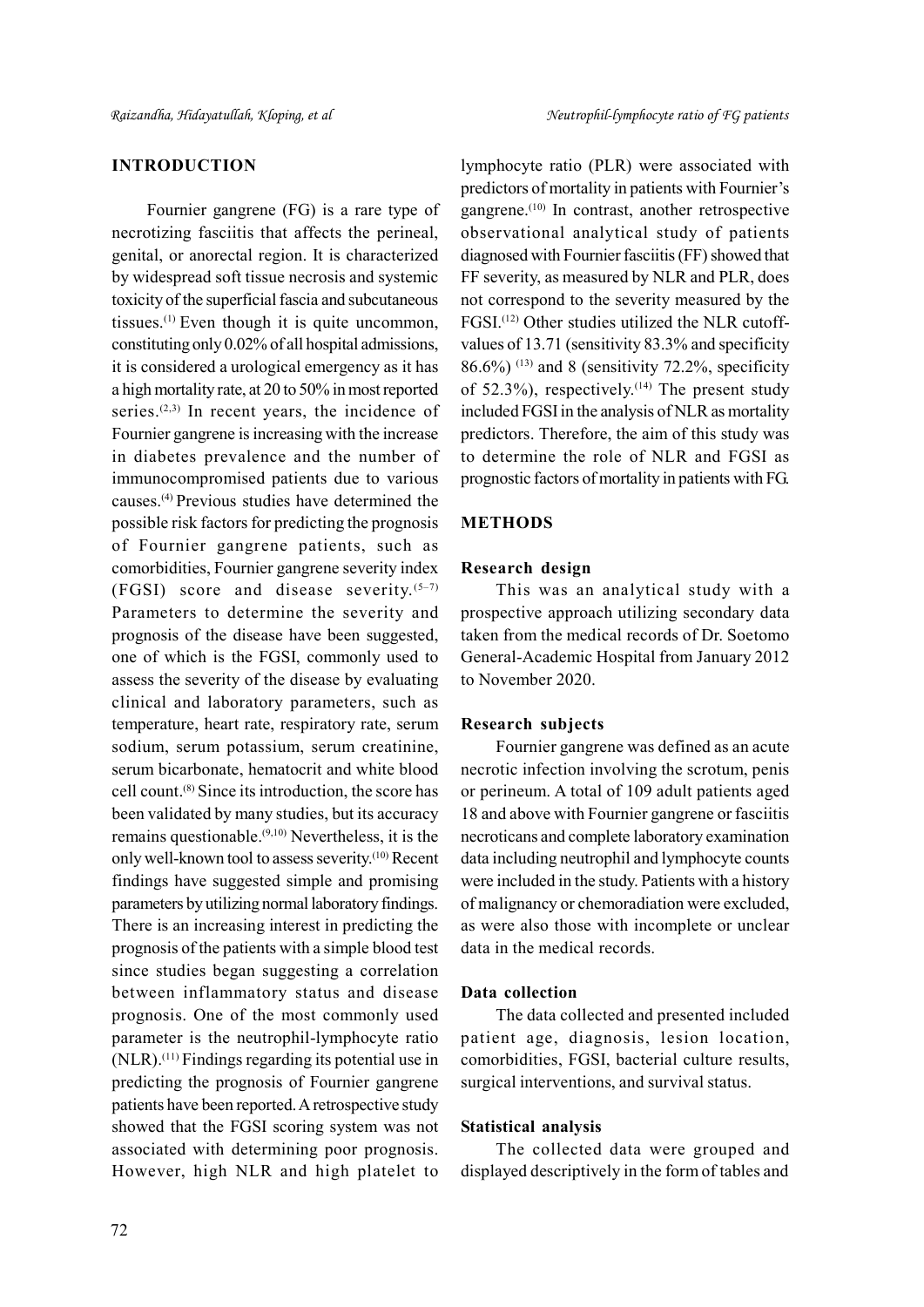narratives. Bivariate analysis was performed using chi-square test and independent t-test. The association between the binary marker of NLR and the risk of mortality was evaluated using a survival curve. Mortality was defined as disease related death during the hospital stay and survival was measured in days. The separation between the curves of patients with a high NLR and those with a low NLR indicated the prognostic ability of the marker represented by a receiver operating characteristic (ROC) curve.(15) The performance of the marker was evaluated by the area under the curve (AUC), which is a measure of the ability of a tool to discriminate whether a condition is present or not. An AUC value of 0.5 indicates that the test has no discriminating ability, whereas an AUC of 1.0 indicates perfect discrimination.<sup>(16)</sup> Overall survival was compared between groups using Kaplan–Meier survival estimates and the proportional-hazards Cox regression. The statistical significance was set at  $p<0.05$  for all analyses.

#### Ethical clearance

The ethical committee of the research and development center of Dr. Soetomo General Academic Hospital approved this study under number 0725/109/4/V/2021.

#### **RESULTS**

#### Baseline characteristics

A total of 109 patients with mean age of 50.31  $\pm$  14.75 years had mean NLR of 15.86  $\pm$ 12.75. Only 25 patients had an FGSI score of more than 9. The scrotal area was the most commonly affected area (n=55, 50.46%) compared to other areas. Most patients also suffered from diabetes mellitus (n=40, 36.7%) leading to infections caused mainly by Pseudomonas aeruginosa (n=23, 21.1%), Klebsiella pneumoniae (n=21, 19.27%, and Acinetobacter baumannii (n=20, 18.35%). Most patients were treated with debridement and necrotomy, followed by incision and drainage of

the abscess ( $n=55$ , 50.46%), after which most patients survived (n=90, 82.57%). The differences in clinical parameters between the survivors and non-survivors are shown in Table 2. The FGSI scores in the two groups did not show significant differences (p=0.248), but the NLR did show significant differences between the two groups  $(p=0.021)$  (Table 2).

# NLR and FGSI value as a prognostic marker

In this study, the NLR cut-off point among the patients was 10.9, with 73.7 % sensitivity and 60 % specificity, as shown in Figure 1. The AUC was 0.65 (95% CI; 0.524-0.754; p<0.05). The Kaplan-Meier curve in Figure 2 shows that the NLR cut-off value of 10.9 has a significant impact on the patient's mortality rate (95% CI; 29.7-19.7; p<0.05). The univariate Kaplan Meier survival analysis indicated that NLR can be used as an independent predictor for mortality in Fournier gangrene patients (HR 5.177; 95% CI; 1.092-8.471; p<0.05). However, the Cox regression showed that NLR and FGSI score were not significant as a prognostic factor of mortality in FG patients (the p values of NLR and FGSI were  $p=0.09$  and  $p=0.179$ ; respectively) (Table 3).

# DISCUSSION

Fournier gangrene is a rare and serious condition that can be found in immunocompromised patients.<sup>(17)</sup> Even though FGSI has been validated in numerous studies, its use in clinical settings is oftentimes questionable. There is still a high mortality rate ranging from 20 to 50% among Fournier gangrene patients due to sepsis, $(17)$  which is one of the main causes of mortality and extended length of stay in patients with urological infections, including Fournier gangrene.<sup>(18)</sup> To reduce the severity of the disease, the utilization of inexpensive and simple laboratory parameters, such as white blood cell parameters, erythrocyte sedimentation rate, and C-reactive protein, are necessary.(19,20) The use of NLR as a parameter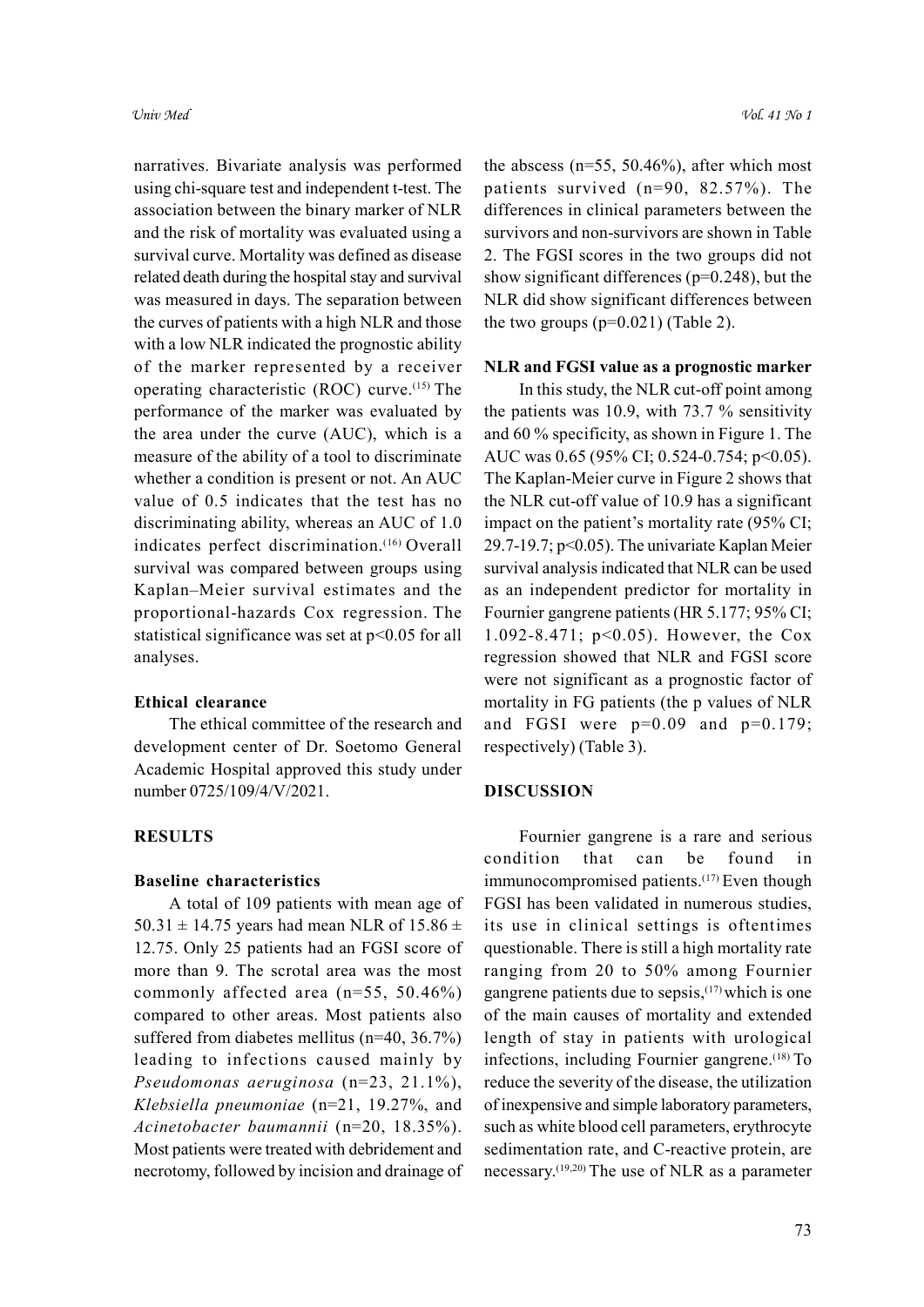| <b>Variables</b>                             | n(%)              |
|----------------------------------------------|-------------------|
| Age (years)                                  | $50.31 \pm 14.79$ |
| <b>NLR</b>                                   | $15.86 \pm 12.75$ |
| FGSI                                         |                   |
| > 9                                          | 25(23.0)          |
| $\lt 9$                                      | 84 (70.0)         |
| Diagnosis                                    |                   |
| Fournier gangrene                            | 53 (48.62)        |
| Fournier gangrene and perianal abscess       | 33 (30.28)        |
| Fournier gangrene and scrotal abscess        | 22 (20.18)        |
| Fournier gangrene and perianal fistula       | 1(0.92)           |
| Affected Region                              |                   |
| Penoscrotal                                  | 12(11.01)         |
| Penoscrotal and perianal                     | 2(1.83)           |
| Penoscrotal and suprapubic                   | 2(1.83)           |
| Perianal                                     | 27 (24.77)        |
| Perianal and scrotum                         | 8(7.34)           |
| Scrotum                                      | 55 (50.46)        |
| $>$ 2 regions                                | 3(2.75)           |
| Comorbidities                                |                   |
| Diabetes mellitus                            | 40 (36.70)        |
| Diabetes mellitus and hypertension           | 21 (19.27)        |
| Diabetes mellitus and chronic kidney disease | 7(6.42)           |
| Diabetes mellitus and hepatitis B infection  | 1(0.92)           |
| Hypertension                                 | 8(7.34)           |
| Chronic Kidney Disease                       | 4(3.67)           |
| No comorbidities                             | 28 (25.67)        |
| Bacterial culture                            |                   |
| Pseudomonas aeruginosa                       | 23 (21.10)        |
| Klebsiella pneumoniae                        | 21 (19.27)        |
| Staphylococcus epidermidis                   | 12(11.01)         |
| Acinetobacter baumannii                      | 20 (18.35)        |
| Gemella morbillorum                          | 2(1.83)           |
| Escherichia coli                             | 13 (11.93)        |
| Candida spp                                  | 8(7.34)           |
| Clostridium perfringens                      | 5(4.59)           |
| Fusobacterium necrophorum                    | 5(4.59)           |
| Survival intervention                        |                   |
| Debridement-necrotomy                        | 48 (44.04)        |
| Debridement-necrotomy and incision-drainage  | 55 (50.46)        |
| Debridement-necrotomy and graft              | 3(2.75)           |
| Debridement-necrotomy and urinary diversion  | 3(2.75)           |
| Survival status                              |                   |
| Survived                                     | 90 (82.57)        |
| Dead                                         | 19 (17.43)        |

Table 1. Characteristics and clinical features of the subjects (n=109)

Data presented as n (%), except for age and NLR (mean  $\pm$  SD); NLR: Neutrophil-to-lymphocyte ratio; FGSI: Fournier Gangrene Severity Index

has been suggested by many studies. Kaushik et al.(21) recommended its use as a diagnostic marker and predictor in septic patients. Its greatest strengths are its efficiency in time, cost, and application compared to other examinations.

Neutrophils are one of the main immune cells against pathogens and their crucial function is to produce enzymes during the acute inflammatory phase. Neutrophils are able to lyse infected cells, produce free radicals, and induce the production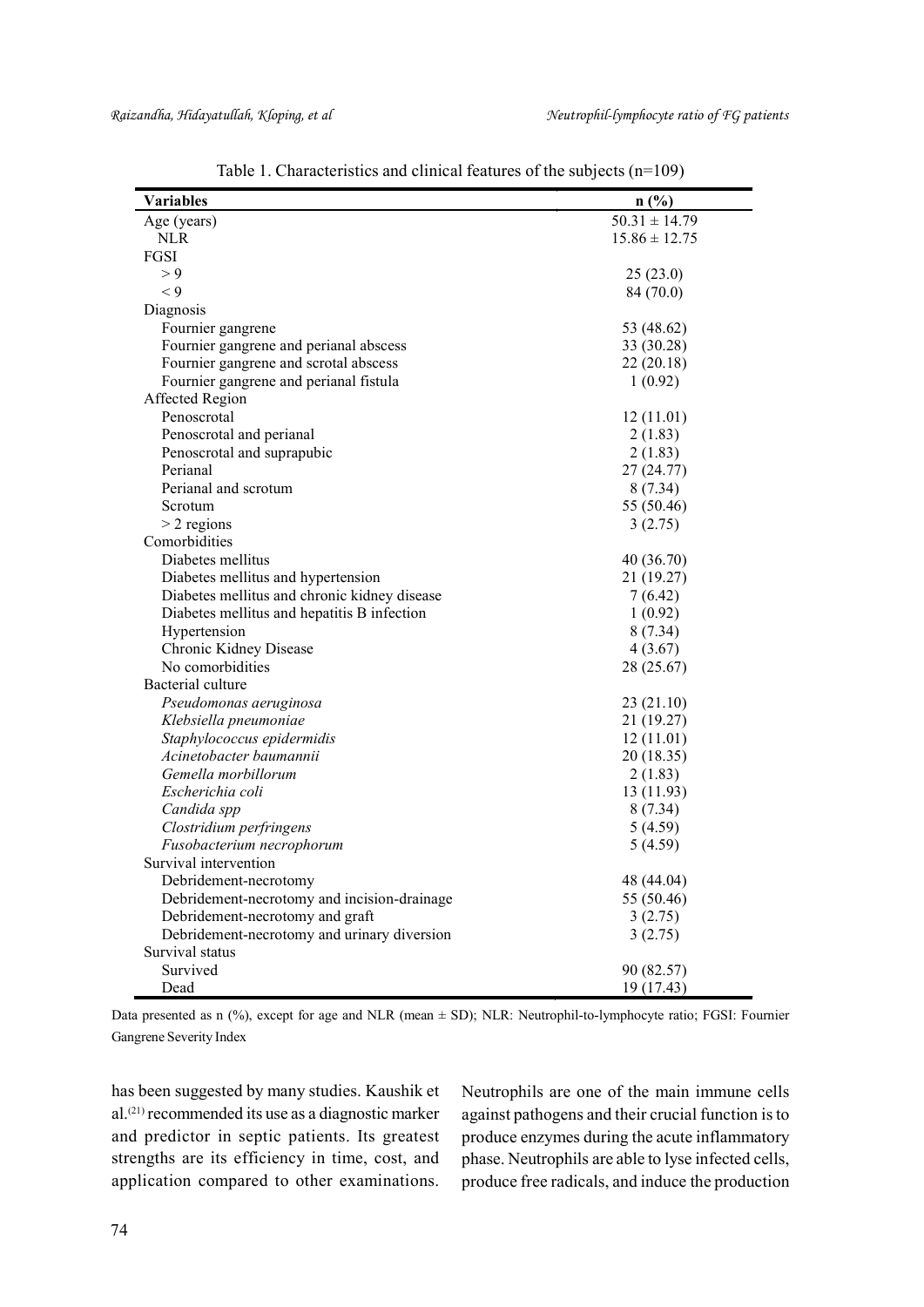| Variables   | Survivors (n=90) | Non-survivors (n=19) | p value |
|-------------|------------------|----------------------|---------|
| Age (years) | $49 \pm 14.9$    | $54 \pm 13.8$        | 0.208   |
| FGSI        |                  |                      |         |
| $\leq 9$    | 75 (89.3)        | 9(10.7)              | 0.248   |
| >9          | 17(68.0)         | 8(32.0)              |         |
| <b>NLR</b>  |                  |                      |         |
| $\leq 10.9$ | 52 (91.2)        | 5(8.8)               | 0.021   |
| >10.9       | 38(73.1)         | 14 (16.9)            |         |

Table 2. Differences in clinical parameters between the survivors and non-survivors

Data presented as n (%), except for age mean  $\pm$  SD; NLR: Neutrophil-to-lymphocyte ratio; FGSI: Fournier Gangrene Severity Index

of pro-inflammatory cytokines.<sup>(22)</sup> The coordination of the transition from innate to adaptive immunity is handled by the lymphocytes. Both innate and adaptive immunity are core components of the body's immune system against pathogens.(23) The ratio of the neutrophil and lymphocyte numbers indicates a transition between innate and adaptive immunity. The relatively low number of lymphocytes could cause a cytokine storm and severe inflammation, leading to a worse prognosis. Our study showed the potential role of NLR as a prognostic marker for Fournier gangrene patients, since patients with a high NLR had a 5.17-times greater risk of mortality than those with a low NLR. This finding is in line with the study by George et al. in 2020 who discovered a significant difference in NLR among septic patients with multiple organ dysfunction syndrome (MODS). They found that most septic patients with MODS had a high NLR. The NLR is deemed superior to a white blood cell count.<sup> $(24)$ </sup> A study with a large sample size conducted by Li et al. $(25)$  also showed the predictive capability of NLR in septic patients. However, a study by Ni et al. $(26)$  suggested that NLR does not significantly predict septic inpatients with a long hospital stay. The difference between these findings may have been caused by other factors in these studies which could affect the patients' NLR. The increased NLR in septic patients is difficult to use as a predictive tool, considering that there are many factors affecting neutrophil and lymphocyte counts. However, it can still be used as a mortality predictor in septic patients. The ROC curve, Kaplan-Meier, and hazard ratio findings in this study are in line with those of the study by Yim et al.<sup> $(10)$ </sup> which suggested that NLR is a useful independent predictor that is associated with increased mortality in FG patients. In our study, Cox regression showed that NLR and FGSI score had no significant prognostic value for mortality in FG patients. Another study showed that the FGSI scoring system was not found to be valuable in determining prognosis, but that the NLR and PLR were valuable.<sup>(27)</sup> One other study showed similar results, in that the FGSI scoring system was not associated with determining poor prognosis, but that high NLR and high PLR were associated with predictors of mortality in patients with FG.  $(10)$  In our study, a high FGSI score (>9) was generally associated with the non-surviving group; however, multivariable Cox regression analyses found this not to be statistically significant.

Table 3. Multivariate Cox regression analysis

| <b>Variables</b> | Coefficient | <b>Hazard Ratio</b> | p value |
|------------------|-------------|---------------------|---------|
| Age (years)      | $0.017\,$   | 1.017               | 0.356   |
| FGSI score       | $_{0.081}$  | 1.328               | 0.179   |
| NLR              | $-0.033$    | 2.043               | 0.09    |

NLR: Neutrophil-to-lymphocyte ratio; FGSI: Fournier Gangrene Severity Index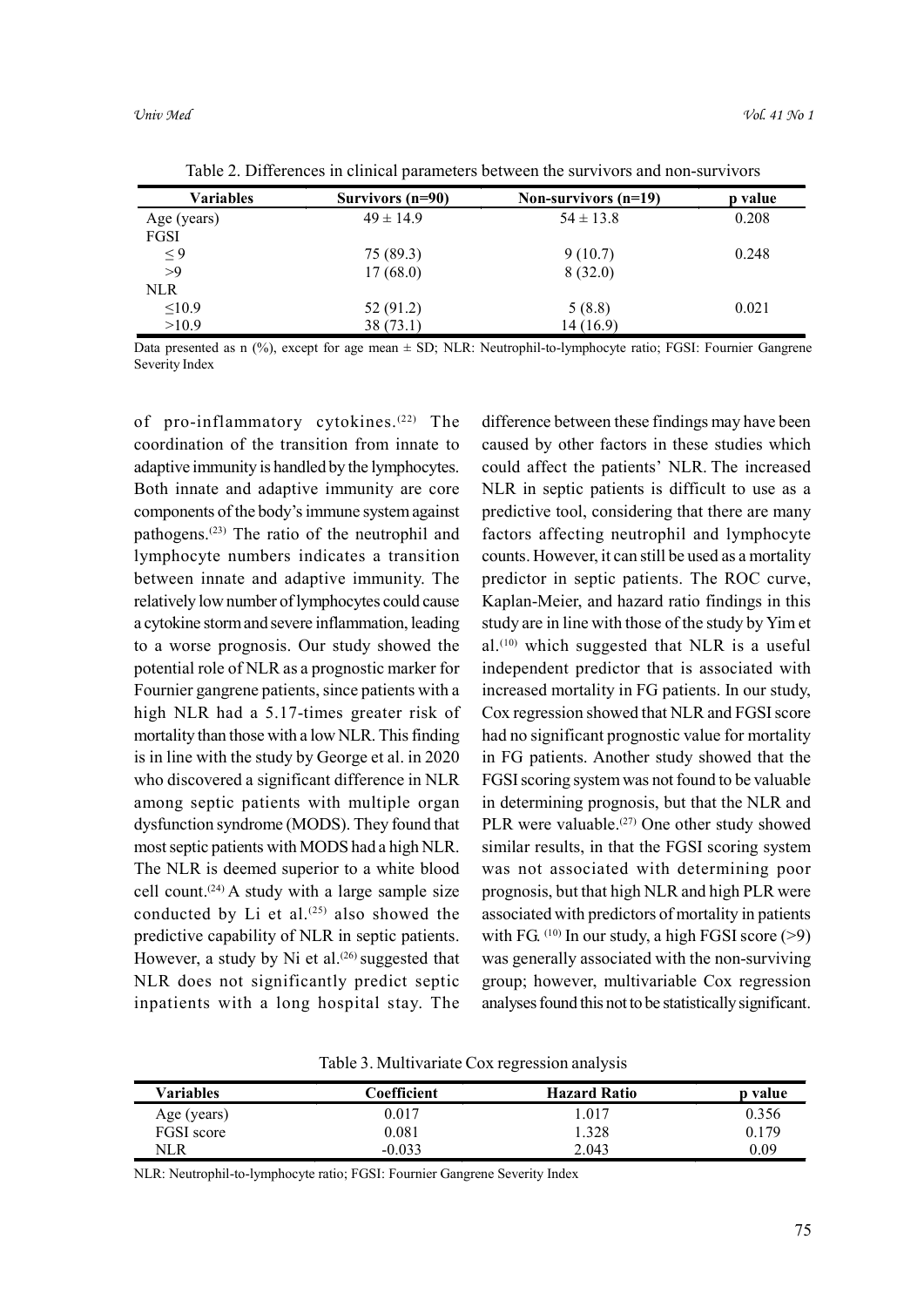





Figure 2. Kaplan-Meier survival curves for the overall survival indicating the value of NLR as a survival predictor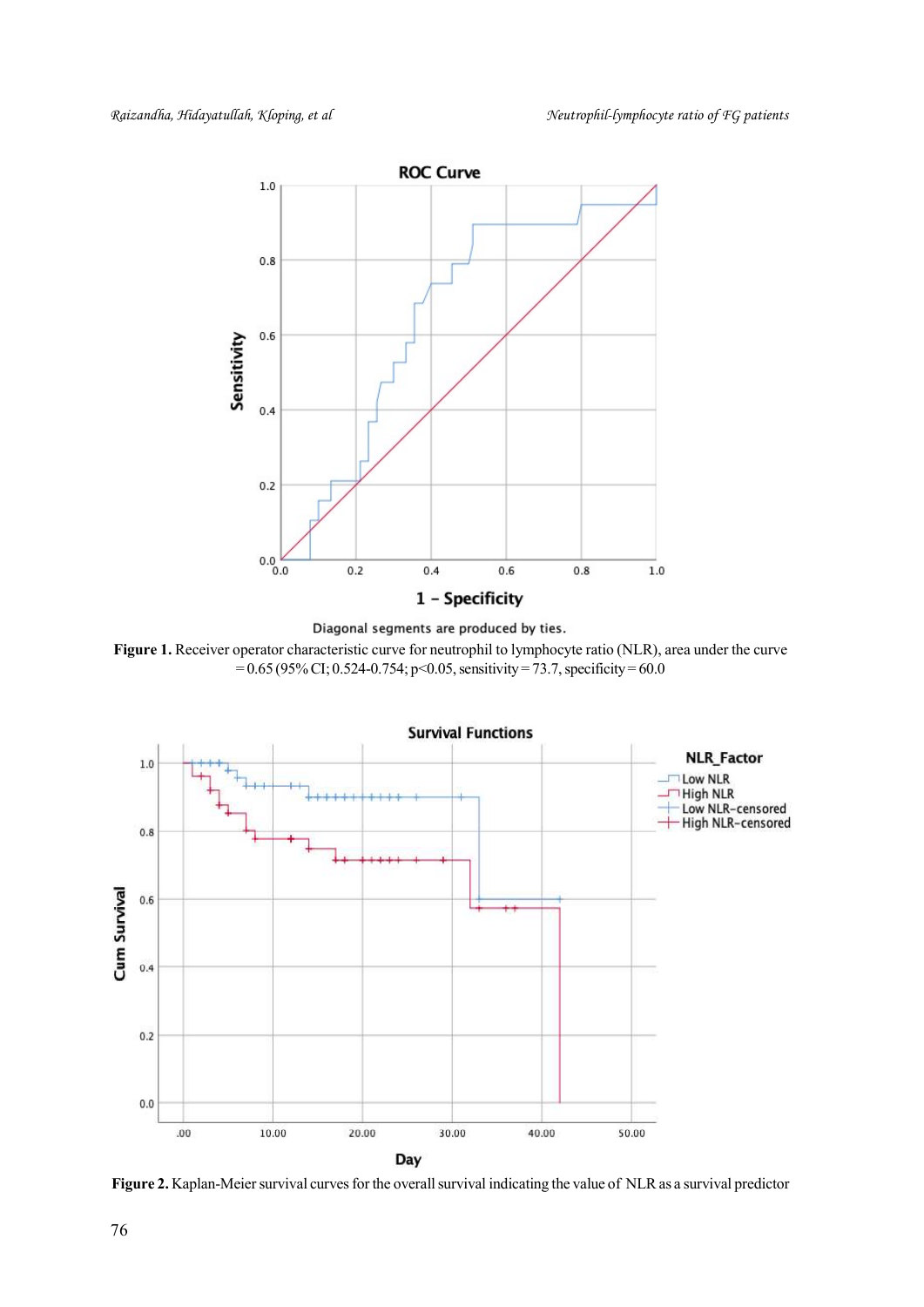The present study is limited by its retrospective design and use of secondary data. Most samples included in this study had a high NLR ratio, indicating that most included patients were classified as severe. The inclusion of more patients with different disease severity should be performed in future studies. This study showed the utility of the NLR in FG. The NLR can be examined with high availability and low cost. This marker could be an ideal and simple biomarker to predict the outcome of mortality in patients with FG.

# **CONCLUSIONS**

This study demonstrated that a high NLR and FGSI cannot be used as an indicator of poor prognosis of mortality in FG patients.

# CONFLICT OF INTEREST

The authors declare no conflicts of interest.

#### ACKNOWLEDGMENTS

The authors thank the medical record staff of Dr. Soetomo General-Academic Hospital for their kind cooperation.

#### **CONTRIBUTORS**

MAR, FH, YPK contributed to concept and design; MAR, FH contributed to data collection and analysis. MAR and FR contributed to writing manuscript and critical review. All authors have read and approved the final manuscript. -9

#### **REFERENCES**

- 1. Voelzke BB, Hagedorn JC. Presentation and diagnosis of Fournier gangrene. Urology 2018;114:8–13. doi: 10.1016/j.urology.2017.10.031.
- 2. Auerbach J, Bornstein K, Ramzy M, Cabrera J, Montrief T, Long B. Fournier gangrene in the emergency department: Diagnostic dilemmas, treatments and current perspectives. Open Access Emerg Med 2020;12:353. doi: 10.2147/ OAEM.S238699.
- 3. Montrief T, Long B, Koyfman A, Auerbach J. Fournier gangrene: a review for emergency clinicians. J Emerg Med 2019;57:488–500. doi: 10.1016/j.jemermed.2019.06.023.
- 4. Chernyadyev SA, Ufimtseva MA, Vishnevskaya IF, et al. Fournier's gangrene: literature review and clinical cases. Urol Int 2018;101:91–7. https:// doi.org/10.1159/000490108.
- 5. Pehlivanlý F, Aydin O. Factors affecting mortality in Fournier gangrene: a single center experience. Surg Infect (Larchmt) 2019;20:78–82. doi: 10.1089/ sur.2018.208.
- 6. Hahn HM, Jeong KS, Park DH, Park MC, Lee IJ. Analysis of prognostic factors affecting poor outcomes in 41 cases of Fournier gangrene. Ann Surg Treat Res 2018;95:324-32. doi: 10.4174/ astr.2018.95.6.324.
- 7. Morais H, Neves J, Ribeiro HM, et al. Case series of Fournier's gangrene: affected body surface area–The underestimated prognostic factor. Ann Med Surg (Lond) 2017;16:19–22. doi: 10.1016/ j.amsu.2017.02.043.
- 8. Hong KS, Yi HJ, Lee R, Kim KH, Chung SS. Prognostic factors and treatment outcomes for patients with Fournier's gangrene: a retrospective study. Int Wound J 2017;14:1352–8. DOI: 10.1111/ iwj.12812.
- 9. Arora A, Rege S, Surpam S, Gothwal K, Narwade A. Predicting mortality in Fournier gangrene and validating the Fournier gangrene severity index: our experience with 50 patients in a tertiary Care Center in India Urol Int 2019;102:311–8. doi: 10.1159/000495144.
- 10. Yim SU, Kim SW, Ahn JH, et al. Neutrophil to lymphocyte and platelet to lymphocyte ratios are more effective than the Fournier's gangrene severity index for predicting poor prognosis in Fournier's gangrene. Surg Infect (Larchmt) 2016;17:217–23. DOI: 10.1089/sur.2015.126.
- 11. Lee JS, Kim NY, Na SH, Youn YH, Shin CS. Reference values of neutrophil-lymphocyte ratio, lymphocyte-monocyte ratio, platelet-lymphocyte ratio, and mean platelet volume in healthy adults in South Korea. Medicine (Baltimore) 2018;97: e11138. doi: 10.1097/MD.0000000000011138.
- 12. Guemes-Quinto A, Godínez-Vidal AR, Villanueva-Herrero JA, et al. Usefulness of neutrophil-tolymphocyte ratio and platelet-to-lymphocyte ratio as predictors of severity on Fournier fasciitis of the Hospital General de México "Dr. Eduardo Liceaga." Rev Med Hosp Gen Mex 2019;82:175-8. https://doi.org/10.24875/ hgmx.m19000027.
- 13. Demir CY, Yuzkat N, Ozsular Y, Kocak OF, Soyalp C, Demirkiran H. Fournier gangrene: association of mortality with the complete blood count